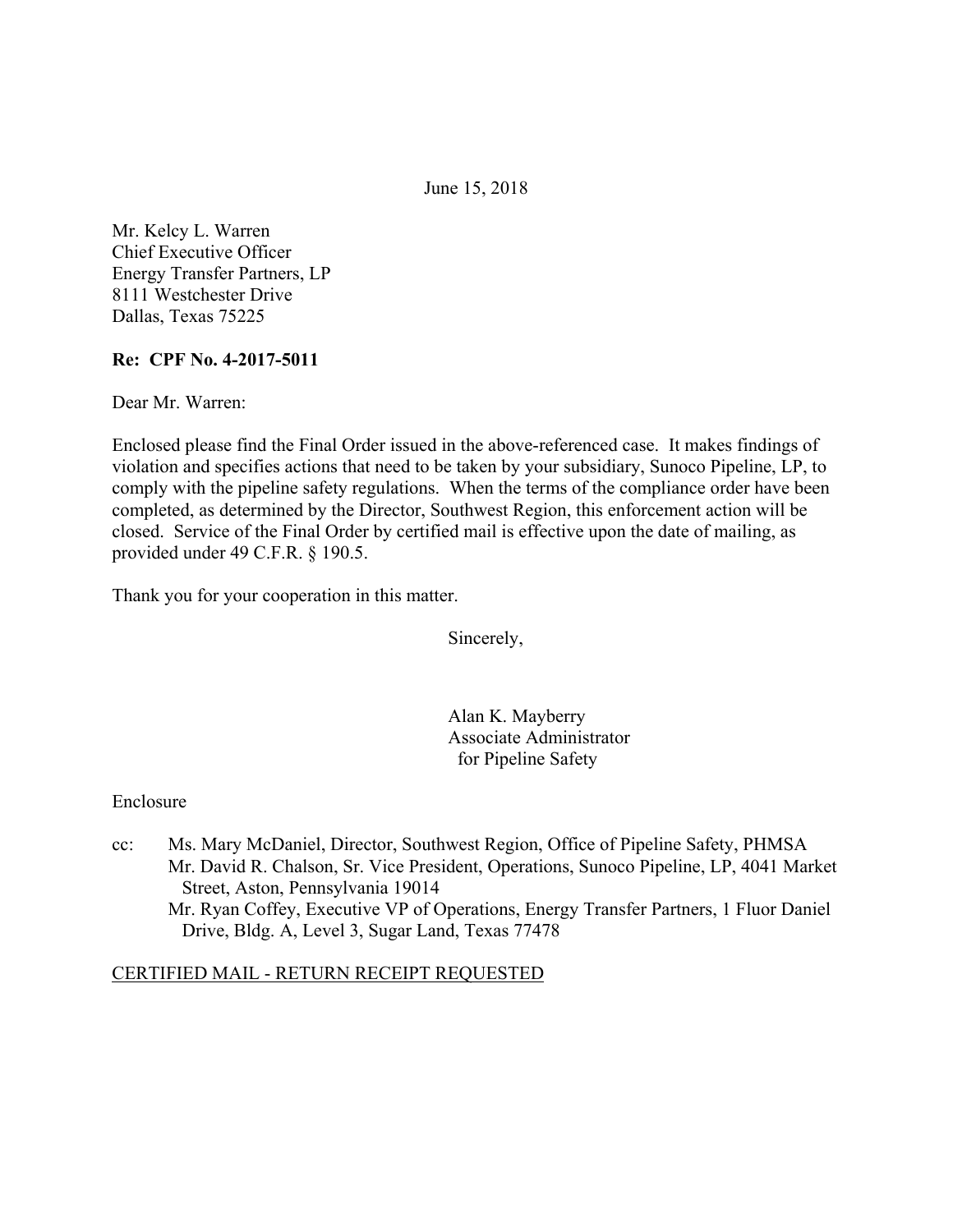#### **U.S. DEPARTMENT OF TRANSPORTATION PIPELINE AND HAZARDOUS MATERIALS SAFETY ADMINISTRATION OFFICE OF PIPELINE SAFETY WASHINGTON, D.C. 20590**

**)**

 **)**

 **)**

**In the Matter of )**

**Sunoco Pipeline, LP, ) CPF No. 4-2017-5011 a subsidiary of Energy Transfer Partners, LP, )**

**\_\_\_\_\_\_\_\_\_\_\_\_\_\_\_\_\_\_\_\_\_\_\_\_\_\_\_\_\_\_\_\_\_\_\_\_\_\_\_\_\_\_)** 

 $\mathcal{L} = \{ \mathcal{L} \}$ 

**Respondent. )** 

#### **FINAL ORDER**

Nederland, Texas. Sunoco is a subsidiary of Energy Transfer Partners, LP.<sup>1</sup> Pursuant to 49 U.S.C. § 60117, the Pipeline and Hazardous Materials Safety Administration (PHMSA), Office of Pipeline Safety (OPS), initiated an investigation of an accident involving Sunoco Pipeline, LP's (Sunoco or Respondent) Nederland Terminal (Terminal) in Nederland, Texas. On August 12, 2016, OPS Southwest Region received a courtesy call regarding an accident that had occurred at the Terminal, which is located at 2300 Twin City Highway in

The investigation revealed that Sunoco and its contractors were performing pipeline modifications at the Terminal, when a release and ignition of crude oil occurred and seven people were injured. The Terminal, located on the Sabine-Neches waterway between Beaumont and Port Arthur, Texas, is a large marine terminal providing storage and distribution services for refiners and other large transporters of crude oil and natural gas liquids. The Terminal receives, stores, and distributes crude oil and bunker oils (used for fueling ships and other marine vessels), and has a total crude-oil storage capacity of approximately 26 million barrels in approximately 150 aboveground storage tanks with individual capacities of up to 660,000 barrels.2

As a result of the investigation, the Director, Southwest Region, OPS (Director), issued to Respondent, by letter dated April 6, 2017, a Notice of Probable Violation and Proposed Compliance Order (Notice). In accordance with 49 C.F.R. § 190.207, the Notice proposed finding that Sunoco had violated 49 C.F.R. §§ 195.52(a) and 195.54(a) and proposed ordering Respondent to take certain measures to correct the alleged violations.

<sup>1&</sup>lt;br>According to PHMSA records, Sunoco Pipeline, LP, operates Sunoco Partners Marketing & Terminals' Nederland Terminal facility. However, in its Response, Energy Transfer Partners stated that "[Sunoco Partners Marketing & Terminals] is a subsidiary of Energy Transfer Partners (ETP) and is the owner and operator of the terminal facility in Nederland, Texas." Sunoco Pipeline, LP, is also a subsidiary of ETP.

 <sup>2</sup> *See* http://www.sunocologistics.com/Customers/Business-Lines/Crude-Oil/253/ (last visited Apr. 3, 2018).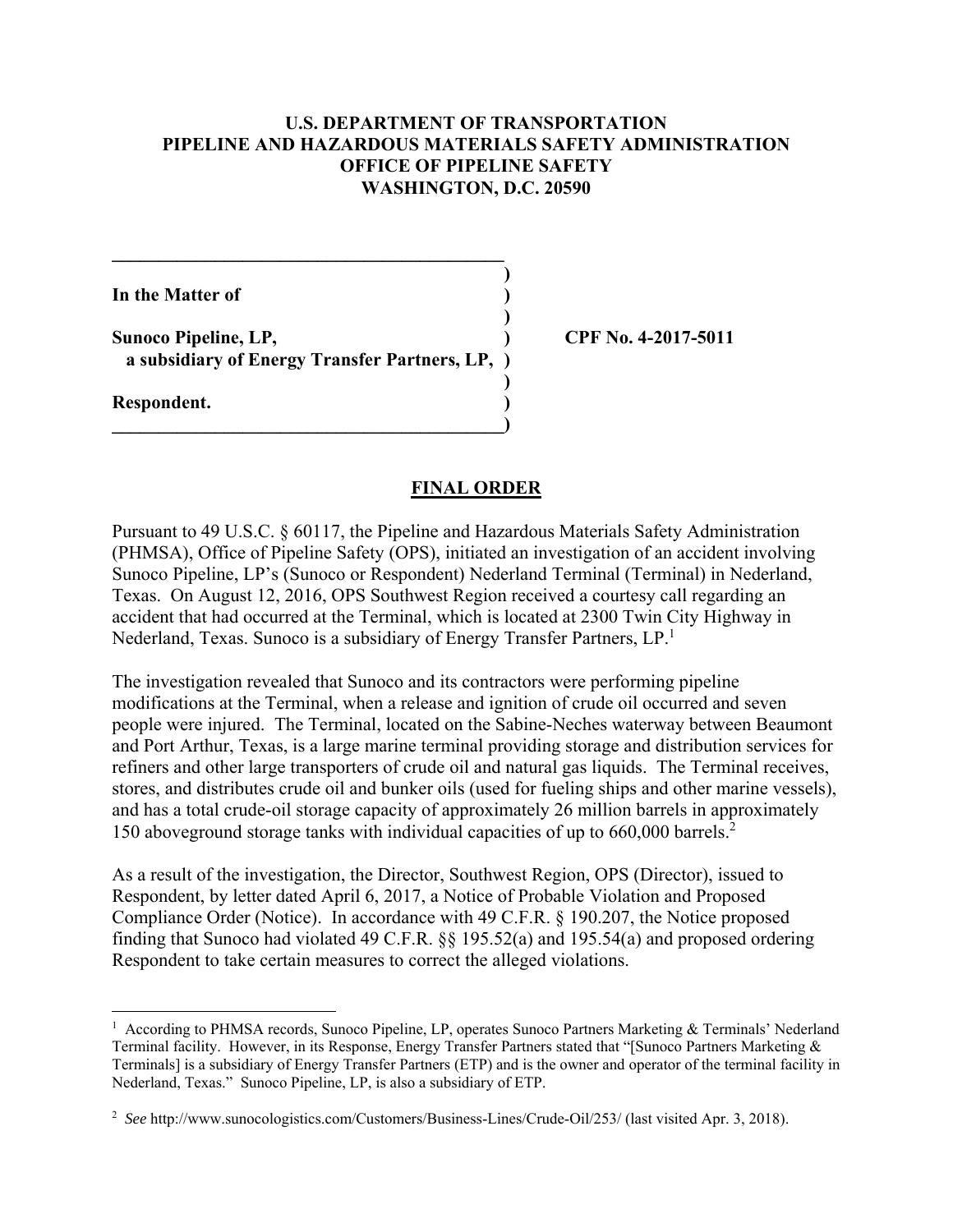After being granted several time extensions by the Region, Energy Transfer Partners, LP, responded to the Notice on behalf of Respondent by letter dated September 6, 2017 (Response). The company did not contest the allegations of violation but provided information concerning the corrective actions it had taken and agreed to complete the proposed compliance actions. Respondent did not request a hearing and therefore has waived its right to one.

# **FINDINGS OF VIOLATION**

In its Response, Sunoco did not contest the allegations in the Notice that it violated 49 C.F.R. Part 195, as follows:

**Item 1:** The Notice alleged that Respondent violated 49 C.F.R. § 195.52(a), which states, in relevant part:

## **§ 195.52 Immediate notice of certain accidents.**

(a) Notice requirements. At the earliest practicable moment following discovery of a release of the hazardous liquid or carbon dioxide transported resulting in an event described in §195.50, the operator of the system must give notice, in accordance with paragraph (b) of this section, of any failure that:

(1) Caused a death or a personal injury requiring hospitalization;

(2) Resulted in either a fire or explosion not intentionally set by the operator;…

The Notice alleged that Respondent violated 49 C.F.R. § 195.52(a) by failing to give notice, at the earliest practicable moment following discovery of a release of a hazardous liquid being transported and resulting in an event described in § 195.50, of any failure that: (1) caused a death or a personal injury requiring hospitalization; or (2) resulted in either a fire or explosion not intentionally set by the operator. Specifically, the Notice alleged that Sunoco failed to provide immediate notice to the National Response Center of an accident that occurred on August 12, 2016, at the Terminal. The accident involved a release of crude oil, ignition of the crude oil, and seven injuries, four of which required in-patient hospitalization. While a courtesy call was made to PHMSA regarding the accident, the National Response Center had no record of a report being filed by the operator for the accident.

Respondent did not contest this allegation of violation. Accordingly, based upon a review of all of the evidence, I find that Respondent violated 49 C.F.R. § 195.52(a) by failing to give notice, at the earliest practicable moment following discovery of a release of a hazardous liquid being transported and resulting in an event described in § 195.50, of any failure that: (1) caused a death or a personal injury requiring hospitalization; or (2) resulted in either a fire or explosion not intentionally set by the operator.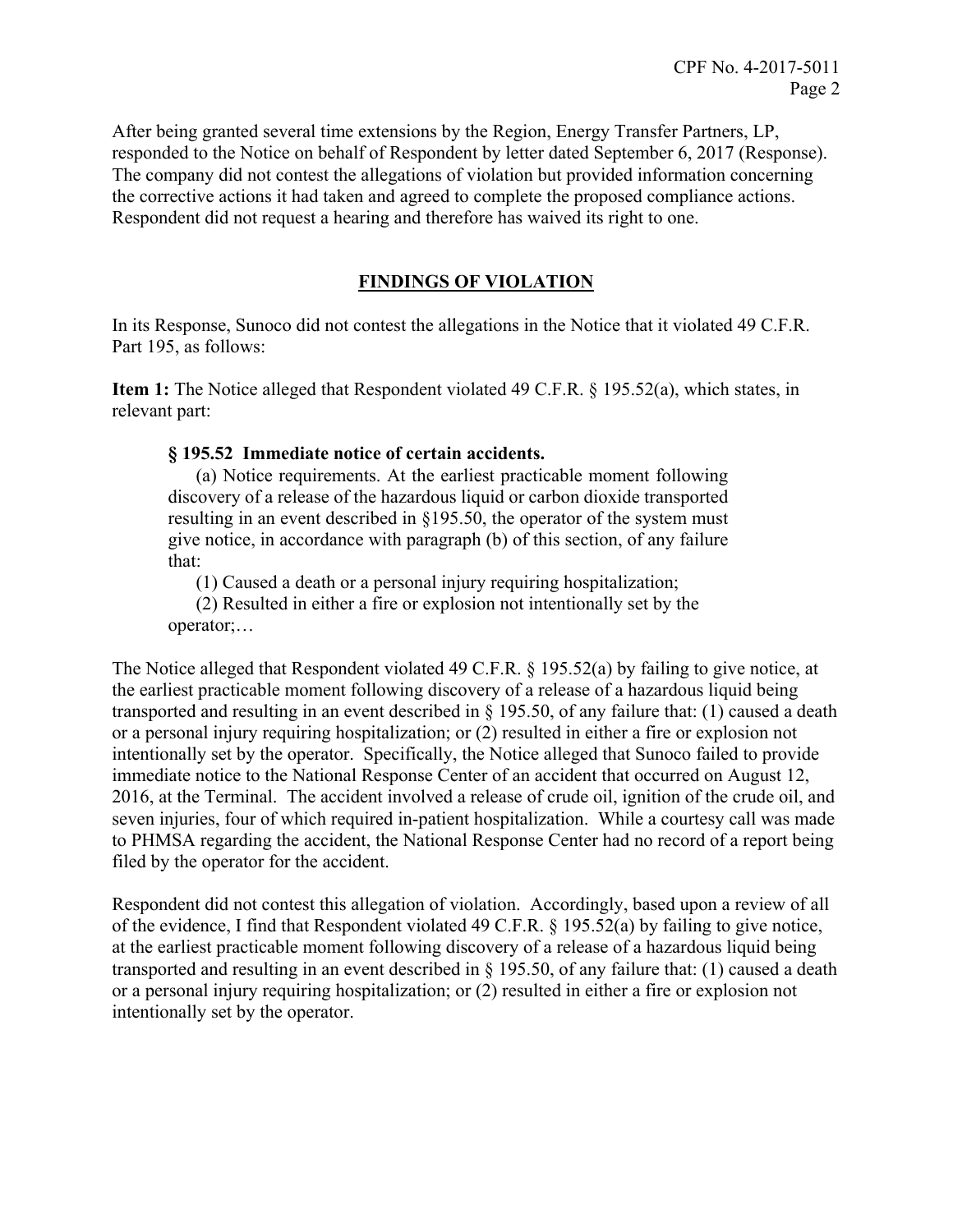**Item 2:** The Notice alleged that Respondent violated 49 C.F.R. § 195.54(a), which states:

#### **§ 195.54 Accident reports.**

(a) Each operator that experiences an accident that is required to be reported under § 195.50 must, as soon as practicable, but not later than 30 days after discovery of the accident, file an accident report on DOT Form 7000-1.

The Notice alleged that Respondent violated 49 C.F.R. § 195.54(a) by failing to file an accident report on DOT Form 7000-1 as soon as practicable, but no later than 30 days, after discovery of a reportable accident. Specifically, the Notice alleged that Sunoco failed to submit a written DOT Form 7000-1 for an accident that occurred on August 12, 2016, at the Terminal in Nederland, Texas. Section 195.50 requires an accident report for each failure on a pipeline system in which there is a release of the hazardous liquid transported and resulting in an explosion or fire not intentionally set by the operator or personal injury necessitating hospitalization. The August 12, 2016 accident involved a release of crude oil, ignition of the crude oil, and injuries requiring inpatient hospitalization.

Respondent did not contest this allegation of violation. Accordingly, based upon a review of all of the evidence, I find that Respondent violated 49 C.F.R. § 195.54(a) by failing to file an accident report on DOT Form 7000-1 as soon as practicable, but no later than 30 days, after discovery of a reportable accident.

These findings of violation will be considered prior offenses in any subsequent enforcement action taken against Respondent.

#### **COMPLIANCE ORDER**

The Notice proposed a compliance order with respect to Item 2 in the Notice for violation of 49 C.F.R. § 195.54(a). Under 49 U.S.C. § 60118(a), each person who engages in the transportation of hazardous liquids or who owns or operates a pipeline facility is required to comply with the applicable safety standards established under chapter 601. Pursuant to the authority of 49 U.S.C. § 60118(b) and 49 C.F.R. § 190.217, Respondent is ordered to take the following actions to ensure compliance with the pipeline safety regulations applicable to its operations:

> 1. With respect to the violation of § 195.54(a) (**Item 2**), Respondent has submitted Form 7000-1; however, Sunoco must still provide to PHMSA any incident investigation report(s) completed by Respondent and identify any corrective action(s) taken to date to prevent recurrence of a similar event, within 10 calendar days of the issuance of this Final Order.

The Director may grant an extension of time to comply with any of the required items upon a written request timely submitted by the Respondent and demonstrating good cause for an extension.